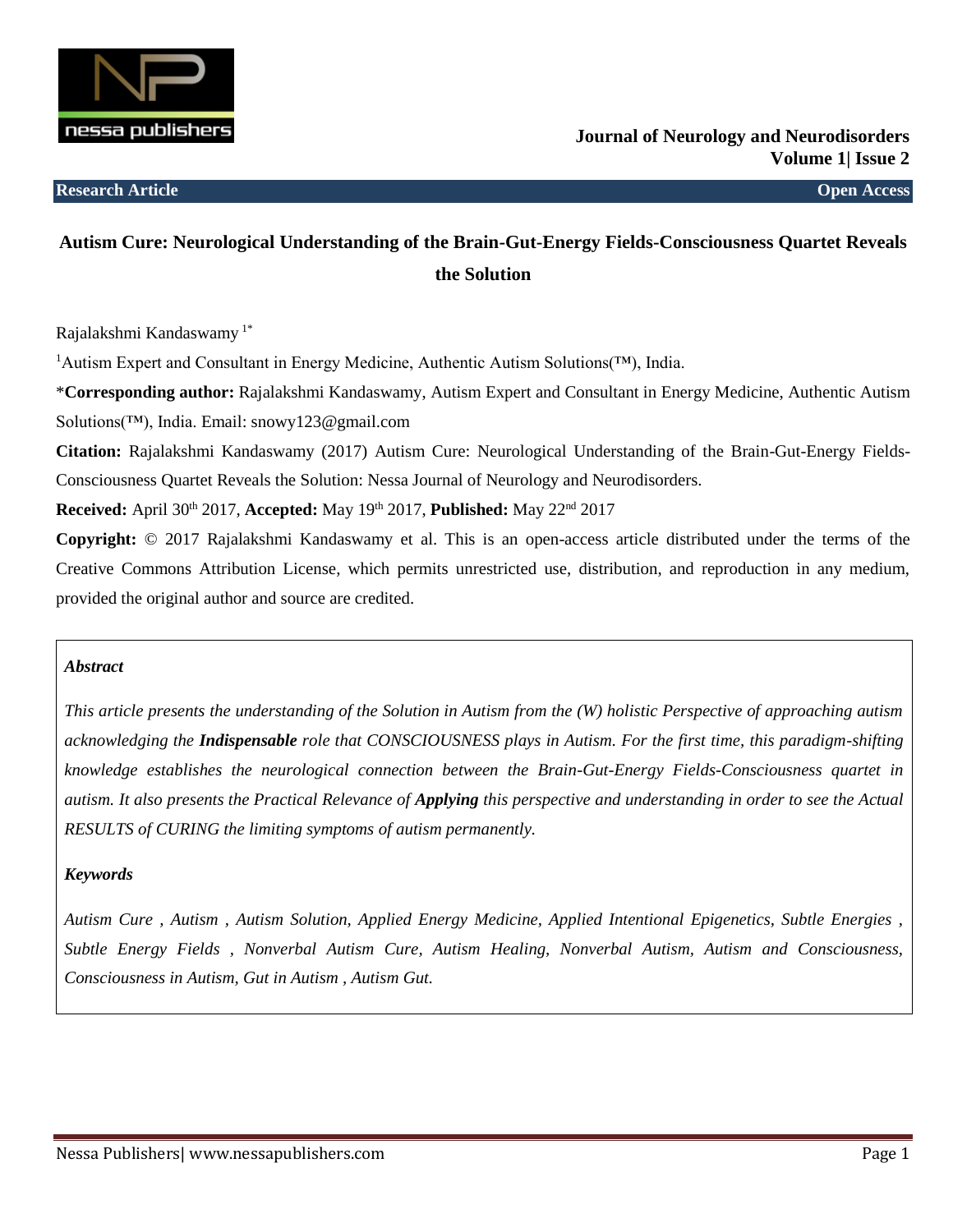#### **Introduction**

**Results**: This is the keyword and the need of the hour as far as a CURE for Autism is concerned. By results of autism cure I mean results such as a Nonverbal Autistic child actually speaking in coherent sentences, as an example [1]. When I use the term 'Cure' in autism, I mean the disappearance of all the Limiting Symptoms in autism that is Unique and Specific for each child with autism [2], [3].The Neurological understanding of the "Missing Piece" in autism holds the KEY to the Solution in autism that is showing the Results of Actual Cure of the limiting symptoms in autism [4]. So, what exactly is this "missing piece"? It is "Consciousness" and the Practical Application of the same through Applied Energy Medicine and Applied Intentional Epigenetics that is the authentic autism cure that is already showing results on the ground today.

### **The Neurological Basis**

Where is the Neurological basis in all of this? It is in understanding the Brain-Gut-Energy fields triad with Consciousness as the glue holding all three together as a coherent unit that can be Applied to see the results of autism cure.

Let us now consider these scientific discoveries that mainstream medical professionals are confounded by today:

• Dark Matter and Dark Energy - The Universe is made up of about 68 % of Dark Energy and about 27 % of Dark matter. The rest, which includes everything on Earth, everything ever observed with all sophisticated instruments and all "normal" matter adds up to less than 5 % of the universe. This brings up the question - shouldn't this overwhelming percentage of Dark Matter and Dark Energy which makes up to 95 % of our Universe be actually called the "Normal" matter and energy? The interesting aspect of this discovery is that scientists do not know WHAT this dark matter and dark energy is, at least, not yet.

98 % of the DNA in Human Beings is made up of "Junk" DNA, which is a region of DNA that usually consists of a repeating DNA sequence, does not code for protein, and has No Known Function. In other words, in humans only about 2 percent of DNA actually codes for proteins. Just like how the Universe is made up of up to 95 % of the "Mysterious" dark matter and dark energy, in the human body too, 98 % of the DNA is the "Mysterious "Junk DNA.

Experiments done by Russian Scientists have revealed that Human DNA can be Reprogrammed using words and frequencies. Our DNA is inherently programmed to respond to language. Since clear "communication" with DNA requires the correct frequency, individuals with more highly developed inner processes/consciousness will be more able to create a conscious channel of communication with the DNA [5].

● Neuroscientist Dr. Vilayanur Ramachandran's experiments have confirmed that all that is separating one human being from another is their skin. If the skin is removed, one can experience the other person's touch in one's mind and the barrier between one human being and other human beings is dissolved. Every single person is actually quite literally connected to others by their neurons and these neurons are in communication all the time. There is no real distinctiveness of one individual's consciousness from somebody else's consciousness. [6].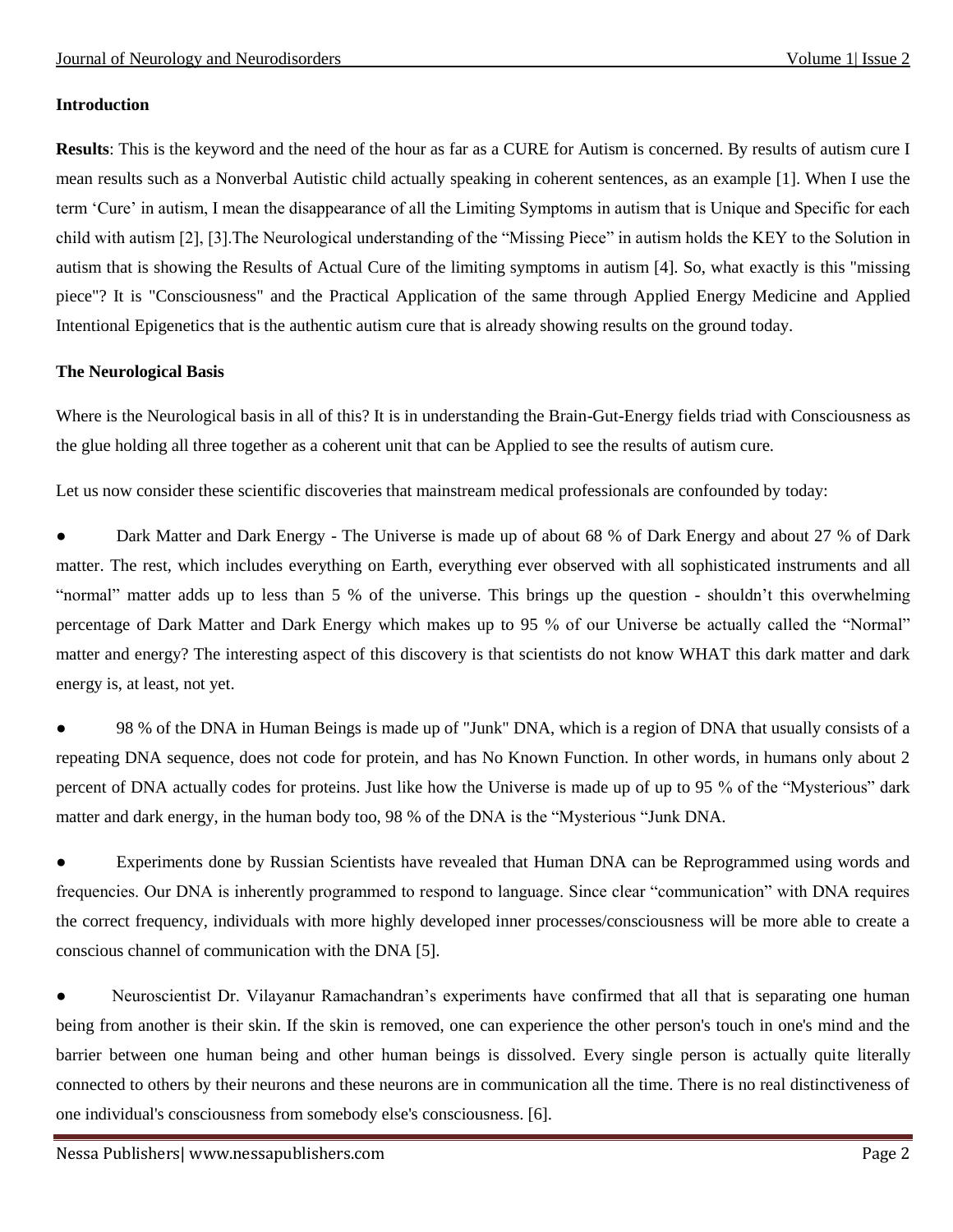The field of Psychiatry is Redefining the "mind" as NOT being confined to the brain or even the body. The interesting aspect of this new definition is that our mind extends beyond our physical selves. Our mind is not simply our perception of experiences, but those experiences themselves. Not only that, it is impossible to completely disentangle our subjective view of the world from our interactions. This is presented through the research of Dan Siegel, a professor of psychiatry at UCLA School of Medicine and the author of a recently published book, Mind: A Journey to the Heart of Being Human. [7]

Research done in the field of Neuro gastroenterology has revealed that the Human GUT functions like a Brain, and in many aspects even controls the operations of the brain in the skull. The very same cells and the chemicals that being released in the brain in the skull are present in the gut too. This has been explained in detail by Dr. Michael Gershon in his book 'The Second Brain' [8].

What is it that CONNECTS all the above described Paradigm-Shifting scientific discoveries?

It is **"Consciousness"** which can also be described as **"Universal Field of Intelligence"** and as "All That Is" (by those who may be more esoterically inclined).

What is the CONTENT of this "Consciousness"? For a more "scientific" understanding of the term, this Field of Universal Intelligence which is Consciousness, consists of Dark matter and Dark energy, the "junk" DNA and the " Third brain " that acts as the " holding space " for the information from other dimensions too . Needless to say, the information in this field of "Consciousness" is primarily encoded through ENERGY frequencies, which is the Language of the Universe. (I have explained this in detail in my book 'How to Heal Autism and ADHD in 30 days) [9]. Consciousness also consists of everything that is yet to be discovered and/or understood by "modern" science. To know more about the "Third Brain", one can peruse the article under the reference section below [10].

#### **Relevance of This Understanding in Autism**

The Brain in Autism is actually a complex system of the Brain in the Skull, the Brain in the Gut and the "Third Brain". All three are connected through the Energy Fields.

Let us explore this "system" for greater Clarity and Understanding:

- 1. The Brain in the Skull: It functions primarily as a transmitting /receiving mechanism for the energy signals that flow in and through it from various sources including from the gut and from other dimensions too.
- 2. The Second Brain: It is the brain in the GUT, which should ideally be called the "First Brain" as it is the Gut Brain that first senses the ENERGY Signals and Frequencies in the form of Emotions and then the brain in the skull translates the same as "Thoughts".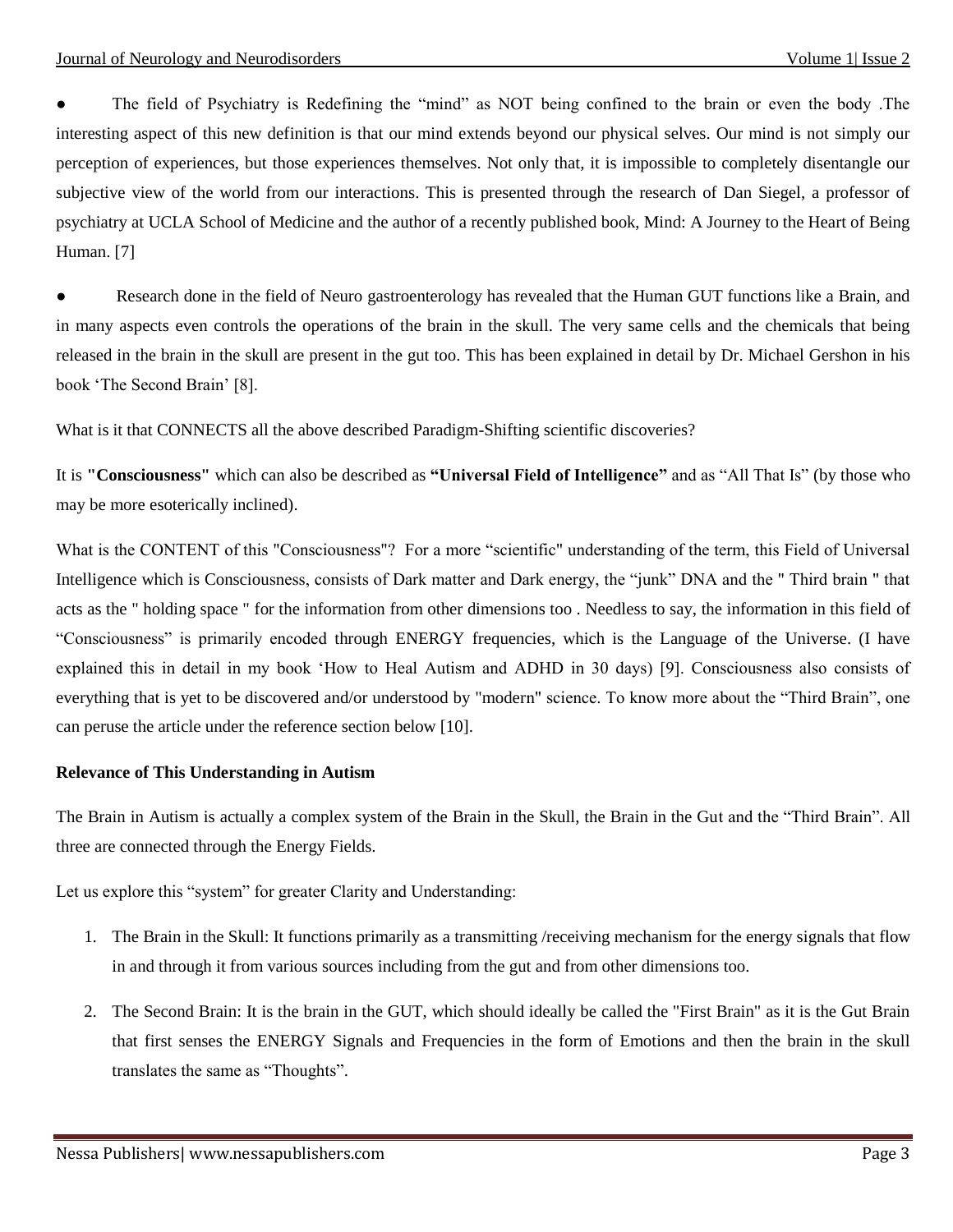- 3. The Third Brain: This third brain is connected to the neural network that extends from each being on this planet beyond the confines of the skull and the anatomy of the gut. It is inter-dimensional in nature and contains all frequencies of energies and their corresponding information. The reference for the neural network in the brain extending beyond the skull and being connected to every other brain is present in the works of Neuroscientist Vilayanur Ramachandran. In addition to this Dr. Rupert Sheldrake, author of the path-breaking book 'Science Set Free' has explained through the term "Morphic Resonance", the existence of a collective field of intelligence for each species that any member of the species can tap into anytime they want [11].This "extended brain" is what I refer to as the Global Brain or the Third Brain [10].
- 4. Energy Fields: This consists of the chakras, meridians and further refined subtle energies that constitute the field of Energy Medicine Study and Applied Energy Medicine modality. What Connects these three brains is ENERGY, operating through the subtle energy system [12], [13], [14], [15].
- 5. Consciousness: The Invisible and yet Most Tangible as ENERGY sensing/seeing/feeling THREAD that connects ALL the above.

HOW Consciousness Effects and Ensures the smooth functioning of the human brain is By and Through the Energy Fields or the 'Subtle Energies System' that underlies animates every single being in this Universe, human beings included. Because, everything in the universe is made up of Energy and this has been proven by discoveries in the field of Quantum Physics (explained in detail in my book 'How to Heal Autism and ADHD in 30 Days') [9].

In order to know more about the Brain-Gut- Energy Fields connection in Autism, it is recommended to peruse the articles given under the reference section [16], [17].

# **The KEY to Autism Cure therefore lies in Understanding the Brain-Gut-Energy Fields- Consciousness Connection**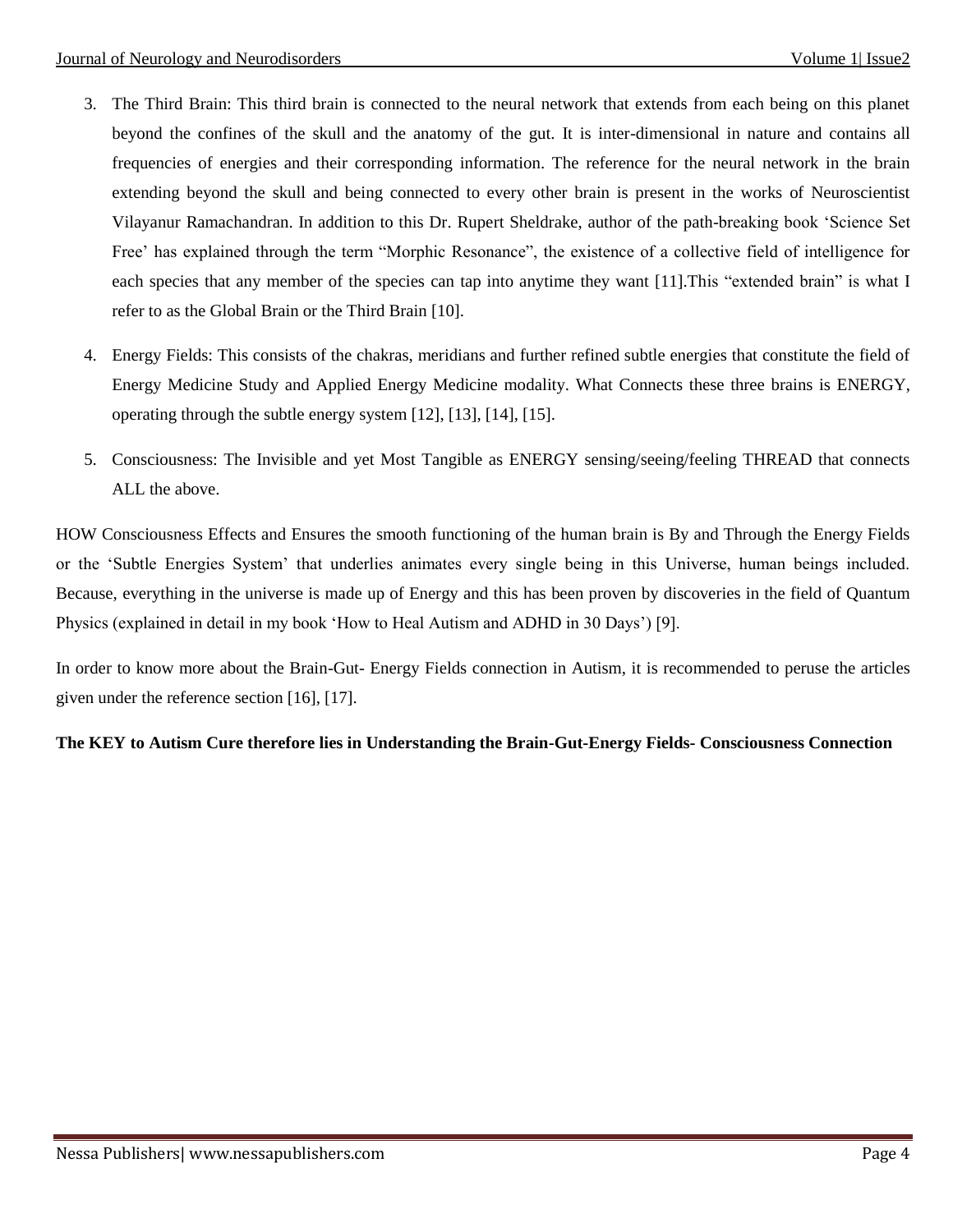

It is impossible to leave "Consciousness" out of the equation of understanding the next stage in human evolution, which is Autism

# **PRACTICAL Application of This Understanding in Curing/Healing Autism**

*"All truth passes through three stages. First, it is ridiculed. Second, it is violently opposed. Third, it is accepted as being self-evident. "- Arthur Schopenhauer*

Applied Intentional Epigenetics and Applied Energy Medicine are the Cutting-Edge Sciences that combine All the above understanding in order to produce the TANGIBLE RESULTS of Actually Curing/Healing the Limiting Symptoms in Autism, especially and including Non-Verbal Autism. The case reports of the successfully healed cases of Autism, including cases of non-verbal autism that who started speaking for the first time in their lives with these modalities is given under the references section in this article. Perusing the articles will also provide a detailed understanding of these terms and definitions and HOW these sciences are ALREADY being applied on the ground in healing/curing children with autism from all over the world. [1], [2], [3], [4], [6], [9].

"Conventional/Mainstream" Medicine moves slowly and therefore is likely to take many more decades to come to an "Agreement" about the "cure" for autism. The present unfortunate Reality is that "they" are STILL stuck going down the failure path of the Autism Genome Project to find the CAUSE for autism when we are ALREADY onto the SOLUTION and CURE for Autism.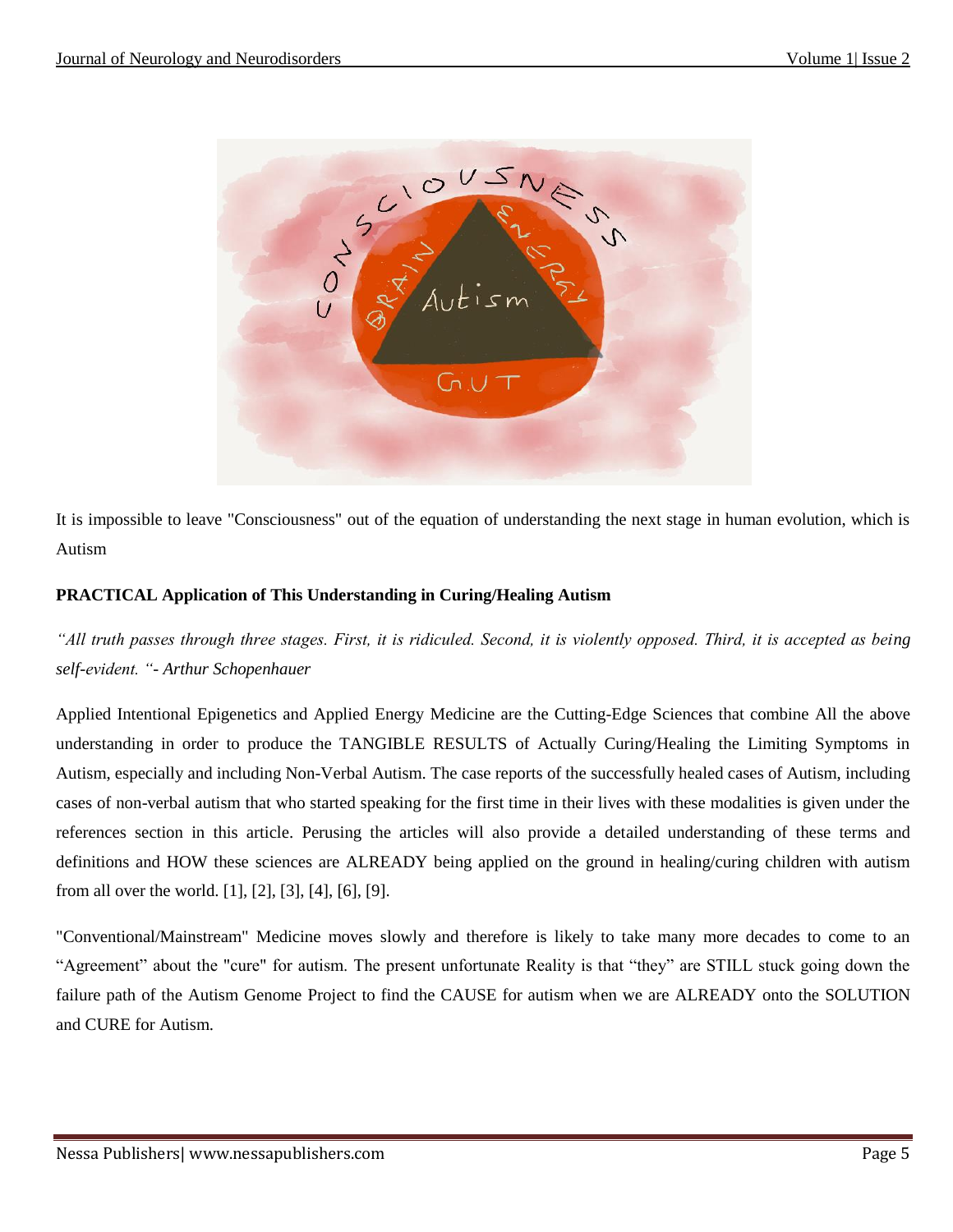**It is always those that think Outside the Box who come up with Solutions and Cures.** History stands testimony to this Fact. It was true then and it is true. Now too with respect to a Cure for Autism. The cutting edge sciences of Applied Energy Medicine and Applied Intentional Epigenetics is unlocking this Autism Cure Today.

A Shift in **Perspective** is the only step that is required in order to be able to see the Solution that is already showing RESULTS in Autism Healing / "Curing" Autism. (By Autism Cure I mean the complete disappearance of all the **Limiting Symptoms** of Autism that is Unique and Specific to each person/child with Autism) [18], [19], [20].

It is the complete (W) Holistic Solution in autism that combines the understanding of the brain-gut-energy fieldsconsciousness quartet system to manifest the Results of these autistic children gaining freedom from their limiting symptoms and thriving with their unique gifts and talents.

One can either wait for many more decades for mainstream medicine to "Come to an Agreement" on the Cause(s) of autism OR one can **Embrace the autism cure that is already working on the ground and Benefit from it right from Today.** This autism cure is based on the neurological understanding of the connection between the brain, gut, energy medicine components of the Cure for Autism that is held together by the undeniably powerful Glue of "Consciousness". Take out Consciousness out of Science and you lose the Ecstasy of receiving awe-inspiring Discoveries and Solutions that make our human Experience and Evolution a worthwhile journey.

The *"Coolest"* thing in science today is engaging with "Consciousness" in the Co-Creative Discovery of Solutions for conditions such as autism. And, **This** is just the Beginning. How much more exciting can **authentic scientific exploration** get?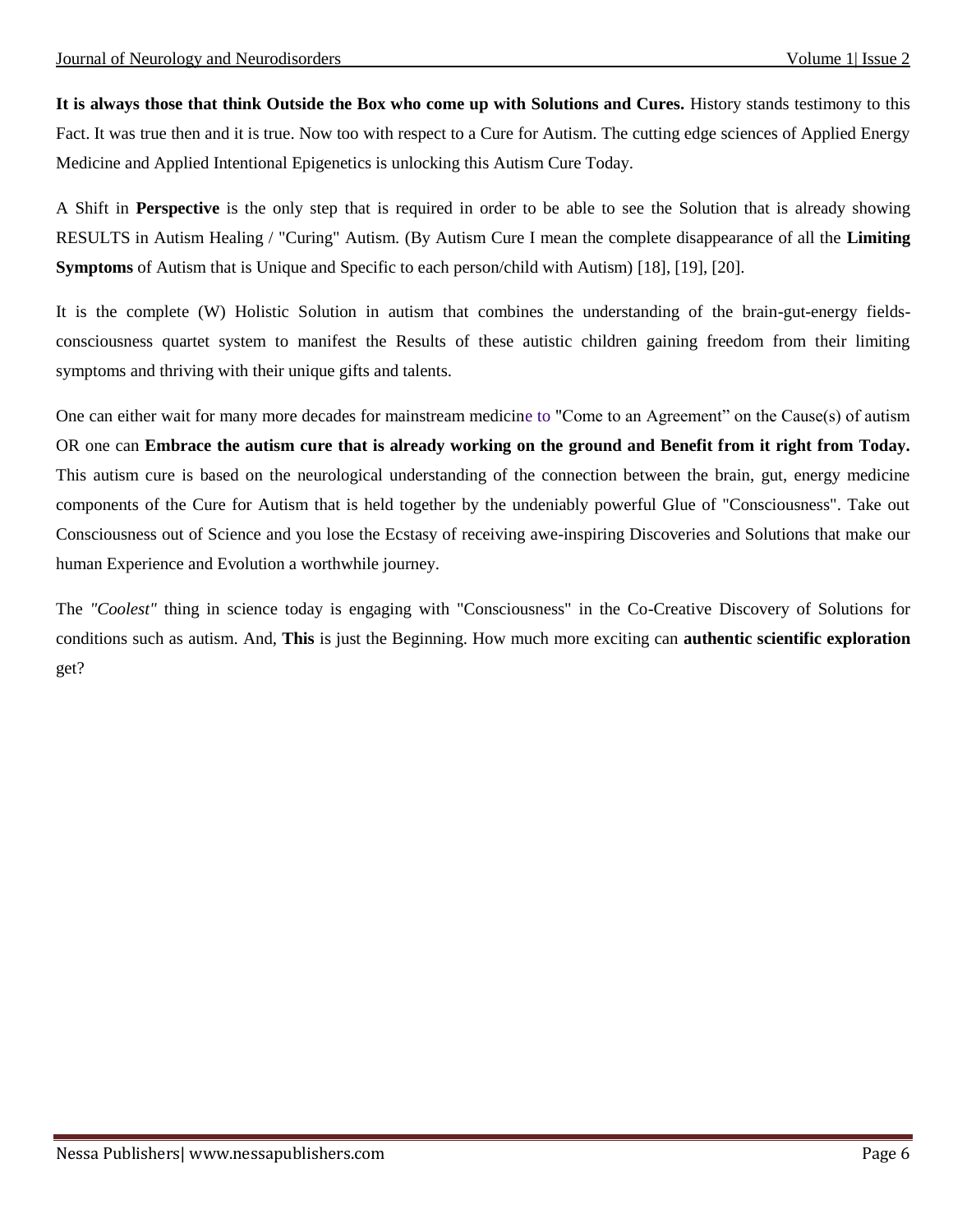### **References**

- 1. Rajalakshmi K (2013) "A Case of a NonVerbal Child with Autism Gaining Faculty of Speech with Applied Energy Medicine".Global Journal of Medical Research 15:3 (2015)
- 2. [Rajalakshmi K \(2015\) "A Case of A 17 Year Old Boy With Autism Becoming Completely Independent And](http://mcmed.us/dart/abstract/638/ijacr)  [Thriving On His Own With Applied Intentional Epigenetics". International Journal of Advances in Case Reports](http://mcmed.us/dart/abstract/638/ijacr)  [Vol 4: Issue 1](http://mcmed.us/dart/abstract/638/ijacr)
- 3. [http://authenticautismsolutions.com/new-treatment-that-helps-non-verbal-autistic-children-speak](http://authenticautismsolutions.com/new-treatment-that-helps-non-verbal-autistic-children-speak/)
- 4. Rajalakshmi Kandaswamy. Applying Advanced Human Technological Abilities In Healing Autism. Journal of The International Association of Advanced Technology and Science ISSN-5563-1682,Vol.16, April 2015
- 5. [Rajalakshmi Kandaswamy, Application of Sound Frequencies as an Epigenetic Tool in Reversing the Limiting](http://clinical-epigenetics.imedpub.com/application-of-sound-frequencies-as-anepigenetic-tool-in-reversing-the-limitingsymptoms-of-autism.php?aid=18271)  [Symptoms of Autism .Journal of Clinical Epigenetics ,Vol. 3 No. 1: 4,2017](http://clinical-epigenetics.imedpub.com/application-of-sound-frequencies-as-anepigenetic-tool-in-reversing-the-limitingsymptoms-of-autism.php?aid=18271)
- 6. Rajalakshmi Kandaswamy ; The Neurological Understanding of Surrogate Healing in Autism ; Journal of Neurology and Neuroscience ; Vol.7 No.2:89, 2016
- 7. [Daniel J. Siegel M.D; Mind: A Journey to the Heart of Being Human \(Norton Series on Interpersonal](https://www.amazon.com/Mind-Journey-Norton-Interpersonal-Neurobiology-ebook/dp/B01CKZM39I)  [Neurobiology\) ; 1st Edition ; New York ; W.W.Norton and Company \(2017\)](https://www.amazon.com/Mind-Journey-Norton-Interpersonal-Neurobiology-ebook/dp/B01CKZM39I)
- 8. [Michael D. Gershon. The Second Brain. 1st edn. Harper Collins Publishers. 1999.](http://www.amazon.in/Second-Brain-Groundbreaking-Understanding-Disorders/dp/0060930721)
- 9. Rajalakshmi Kandaswamy ; 'How to Heal Autism and ADHD in 30 Days : The Phenomenally Powerful Breakthrough of Intent Healing(™) ;<http://authenticautismsolutions.com/autism-e-book/>
- 10. [Rajalakshmi K. "The Third Brain in Autism: Opening The Doors to The Solution In Autism". Neurology: Open](https://www.omicsgroup.org/journals/autism-new-understanding-of-the-symptoms-through-discoveries-made-in-psychoneuroimmunology-2165-7890-1000e134.php?aid=59065)  [Access Journal 1.1 \(2015\).](https://www.omicsgroup.org/journals/autism-new-understanding-of-the-symptoms-through-discoveries-made-in-psychoneuroimmunology-2165-7890-1000e134.php?aid=59065)
- 11. Rupert Sheldrake. Science Set Free. 1st edn. New York: Deepak Chopra Books. 2012.
- 12. [W.A. Tiller, Science and Human Transformation: Subtle Energies,Intentionality and Consciousness, Walnut Creek,](http://www.amazon.in/Science-Human-Transformation-Intentionality-Consciousness/dp/0964263742)  [CA, USA: Pavior Publishing, 1997](http://www.amazon.in/Science-Human-Transformation-Intentionality-Consciousness/dp/0964263742)
- 13. White Paper on A Brief Introduction to Intention-Host Device Research by William A. Tiller, Ph.D. and Walter E. Dibble, Jr., Ph.D.
- 14. Jahn, R.G., and Dunne, B.J. (1987). Margins of reality: The role of consciousness in the physical world. Harcourt Brace Jovanovich, Publishers, New York.
- 15. Hunt, V. (1989). in Energy Fields in Medicine. Eds. M.A. Morton and C. Dlouhy, Fetzer Foundation,Kalamazoo, MI.